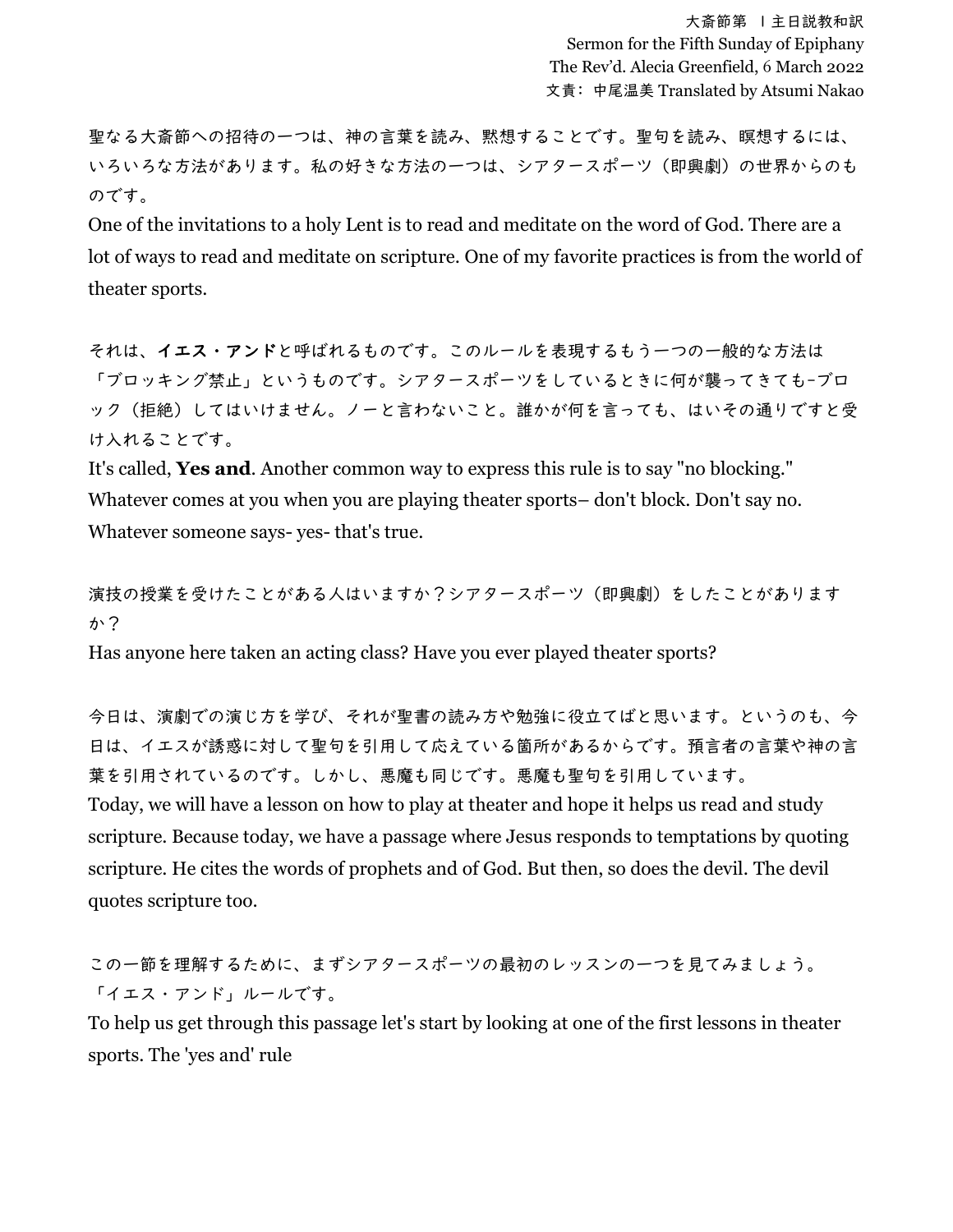私たちがシアタースポーツコミュニティの舞台で、練習しているところを想像してみましょう。観客 はおらず、演者だけです。

Let's imagine we are on stage with a theater sports community and we are practicing  $-$  so there is no audience – just actors.

このステージでは――

もし誰かが私たちはクジラの中にいると言ったら―― そう、あなたはクジラの中にいるのです。 もし誰かが、私たちは灰の山の上に座っていると言ったら、そう、あなたは灰の山の上に座っている のです。

もし誰かが、私たちは砂漠で誘惑されていると言ったら、そう、あなたは砂漠で誘惑されているので す。

On this stage-

If someone says we are inside a whale- yes, you are inside a whale.

If someone tells you we are sitting on a pile of ashes, yes, you are sitting on a pile of ashes.

If someone says we are in the desert being tempted, yes, you are in the desert being tempted.

拒否はできません。ノーと言うこともできません。あるがままを受け入れなければならない。 私はこのように、シアタースポーツは人生によく似ていると主張します。自分の人生を無視したり、 口論したり、否定したりすることは有益ではありません。演技においても、人生と同じように、拒絶 することは役に立ちません。人生に対する答えは、イエスです。例えば――

You can't block. You can't say no. You must accept what is.

I will argue, in this way, theater sports is a lot like life. Ignoring, arguing, denying life is not useful. In acting, as in life, it is not helpful to block. The answer to life is yes. For example-

私たちは時々、自分が望んでいない場所に閉じ込められていることに気づきます。そうです。私たち は閉じ込められているのです。 時には愛するものを失い、そう、人生の灰の上に座っているのです。 誘惑されることもある。そうです、私たち一人ひとりが誘惑されることがあるのです。 Sometimes we find yourself trapped in places we do not want to be. Yes. we are trapped Sometimes we lose things we love, and yes, we sit on the ashes of our lives Sometimes we are tempted. Yes, sometimes each of us is tempted.

演技の授業や人生の挑戦の楽しみは、これです――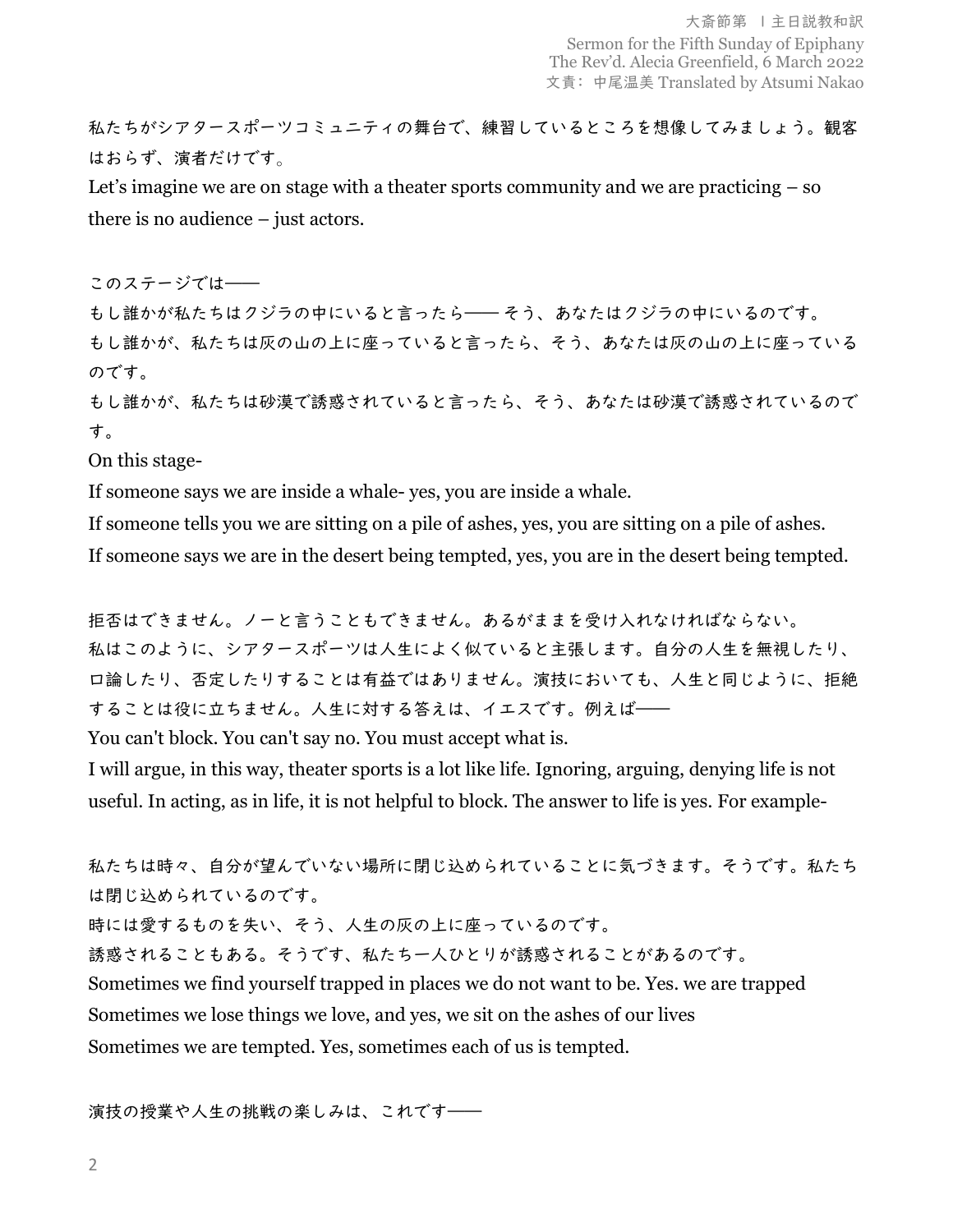はい、あなたの番です。さあ、どうしましょう。 Now the fun in acting class and the challenge of life is this-Yes, here you are, AND now what.

例えば、そう、私たちはクジラの中に閉じ込められています。そして、クジラが私たちを吐き出すま で 3 日間、神の賛美を歌い続けることもできるのです。それは素敵な光景です。クジラが私たちを吐 き出しているというのは。ヨナの物語は素晴らしいドラマです。でも、クジラの腹の中という出発点 を受け入れなければなりません。

For example, yes, we are trapped in a whale – and we could sing God's praises for three days until the whale vomits us out. That's a great scene. The whale vomiting us out. The story of Jonah is a fabulous drama. But you have to just accept the starting place, in the belly of the whale.

例えば、そう、私たちは人生の灰の上に座っているのです。そして、これは信仰を再確認する機会に もなり得るのです。ヨブは、この悲劇的な物語が、私たちを喪失と後の復活の演技へと運んでくれる ような、信頼に満ちた物語を語っています。しかし、あなたはこの物語の出発点を受け入れなければ なりません。

For example, yes, we sit on the ashes of our lives. And this could be an opportunity to reaffirm our faith. Job tells a story so rich in trust that this tragic tale transports us into the performance of loss and eventually renewal. But you do just have to accept that starting place of this story.

例えば、そうですね、イエスは誘惑に遭われますが、この物語の最も本質的な部分は、次に何が起こ るかということです。

For example, yes, Jesus faces temptations, and the most essential part of this story is what happens next.

さて、これで皆さん「イエス・アンド」ルールを理解していただけたと思います。 では、次は聖書の話です。 So I trust we now all understand the yes-and rule?

Now we come to scripture.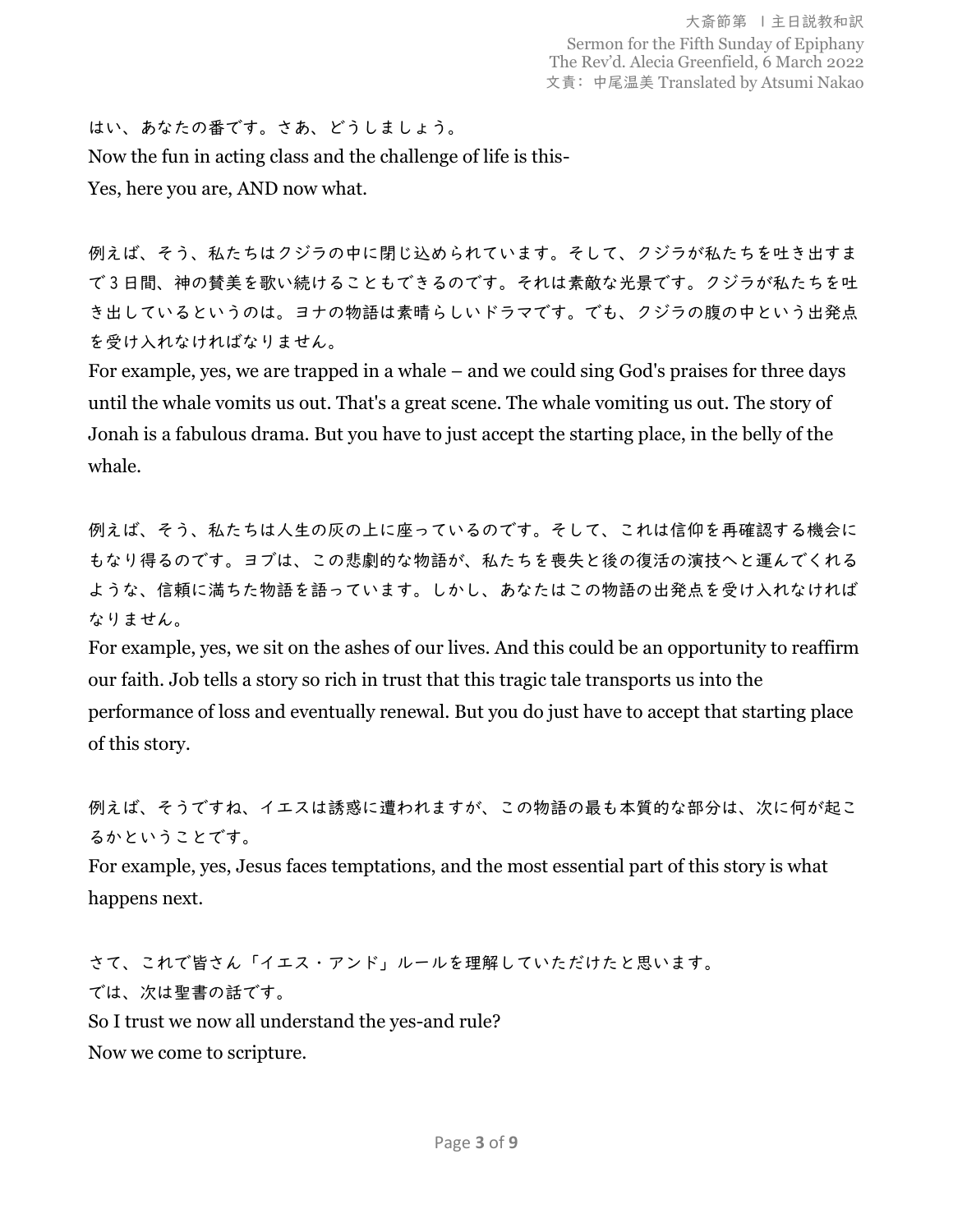今日は、ある物語を読みます。まず、イエスが空腹でいらっしゃることが書かれています。40 日間も 空腹だったのです。私たちの舞台はこのように設定されています。

そうです、彼は空腹なのです。その通り、イエスは石をパンにすることができます。そしてまたその 通り、イエスは誘惑されています。

そして今、私たちは次に何が起こるかを見ています。

Today we read a story. First, we read that Jesus is hungry. 40 days hungry. Our scene is set. Yes, he is hungry. And yes, he can command a stone to be a loaf of bread. Yes, Jesus is tempted.

And now we watch what happens next.

この挑戦に対して、イエスは聖句で答えていらっしゃいます。イエスは言われます。「私たちはパン だけで生きているのではない」と。

Jesus replies to this challenge with scripture. Jesus says, "We do not live by bread alone."

そしてこの台詞は、意味と歴史に富んでいる。もし、この台詞を劇場で言うとしたら、背景には荒野 のセットがあるはずです。

And this single line is rich with meaning and history. If we were saying this line in a theater, we would have a background set of the wilderness.

モーセが民を率いて 40 年間砂漠をぐるぐる回って、今ようやく約束の地の端に立っているのです。 そして、モーセは聖書の 30 章分の講義をします。特に、彼らがよく不平や不満を言ったことを思い 起こさせています。モーセは砂漠の中で、民が何度も神に背を向けたことを知っているのです。それ がこの聖句の台詞の背景設定です。

Moses led the people as they wandered in circles in the desert for 40 years, and now, at last, they are standing on the edge of the promised land. Moses then gives the people 30 biblical chapters worth of a lecture. He reminds them especially about often they grumbled and complained. In the desert, Moses knows that the people turned away from God repeatedly. That is the background setting to this one line of scripture.

そして。イエスは、快適な身体を求める誘惑に抵抗することが可能なのです。世の中で行動すると き、「私たちはパンだけで生きているのではない」のです。

And. Jesus can resist the temptation of wanting a comfortable body. When we act in the world, "We do not live by bread alone."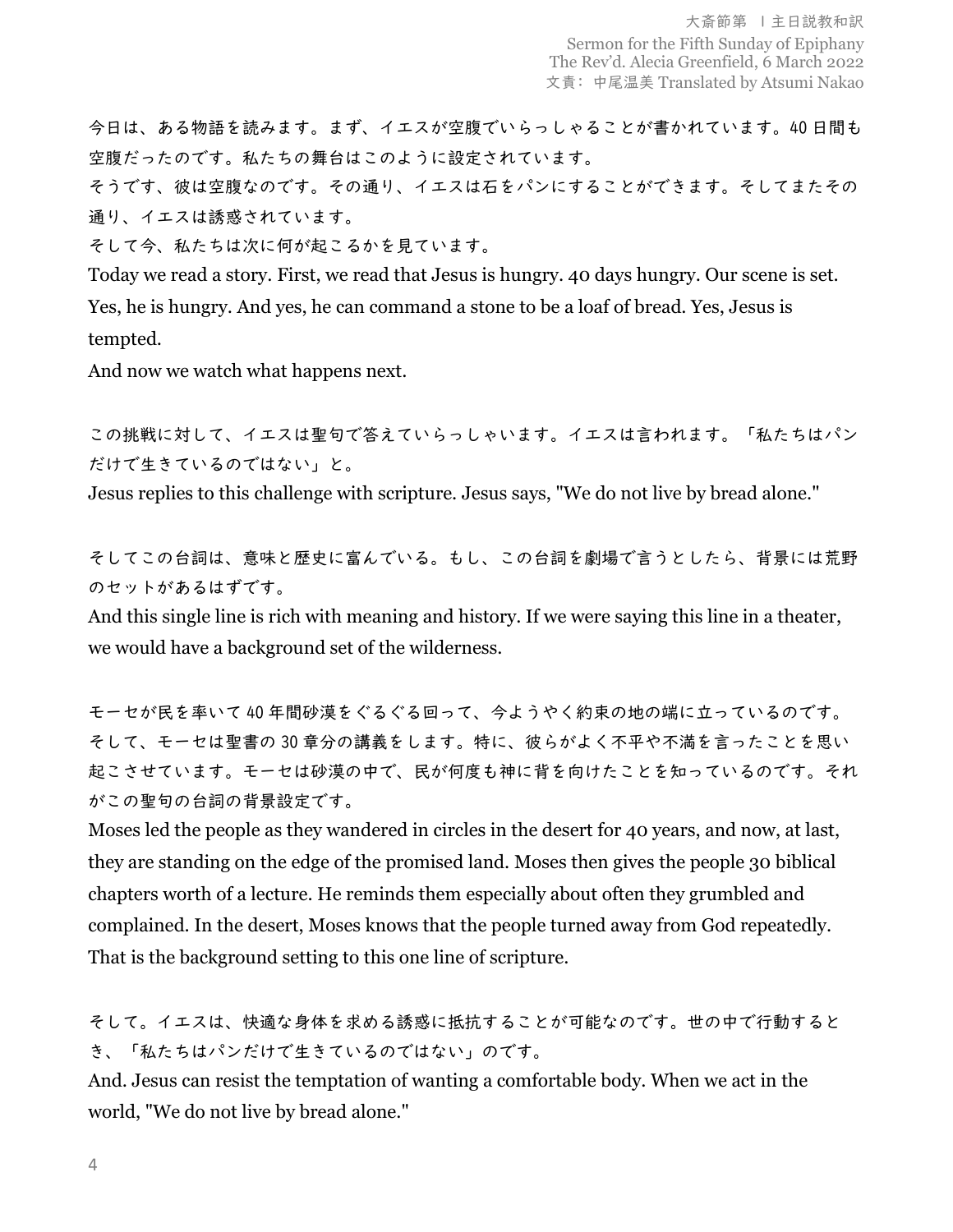そして、シアタースポーツの場面転換のように素早くセットが変わります。 Then the set shifts as quickly as a scene change in theater sports.

イエスはまだ悪魔と一緒にいます。悪魔は、私たちを神から遠ざけるものすべてを擬人化したもので す。悪魔は、「さあ、ここにひれ伏して、この私を拝みなさい。そうすれば、これらの国々とその栄 光とを、全部あなたにやろう」と言います。

Jesus is still with the devil. The devil is a personification of all that turns us away from God. The devil says, "To you, I will give glory and all this authority; for it has been given over to me, and I give it to anyone I please. If you, then, will worship me [the devil], [all this power] will all be yours."

もう一度、「はい、その通りです」から始めましょう。そうです、イエスはすべての権威と力を差し 出されたのです。そうです。権力と権威は、イエスへの誘惑の一部でした。イエスは力の使い方を誤 るように誘惑されたのです。

Again, let us start with yes. Yes, Jesus was offered all authority and power. Yes. Power and authority were some of Jesus's temptations. Jesus was tempted to miss-use power.

そしてまた、イエスが誘惑されたとき、聖句につなげて答えてらっしゃいます。イエスは答えられま した。「神である主だけを礼拝し、主にだけ従え」と。この台詞には意味と歴史が詰まっています。 もし、このセリフを劇場で言うなら、あの荒野の背景があるはずです。これはモーセの 30 章にわた る講話の一部でもあります。特に注目していただきたいのは――

And again, when Jesus is tempted, he responds by connecting to scripture. Jesus answered, 'Worship the Lord your God, and serve only him.'" And this single line is rich with meaning and history. If we were saying this line in a theater, we would have that wilderness backdrop. This is also a part of Moses' 30-chapter lecture. What I would especially draw your attention to is-

そう、イエスは誘惑されたのです。そして イエスは聖句で応えます。 Yes, Jesus was tempted. And. Jesus responds with scripture.

そして、再び舞台が変わります。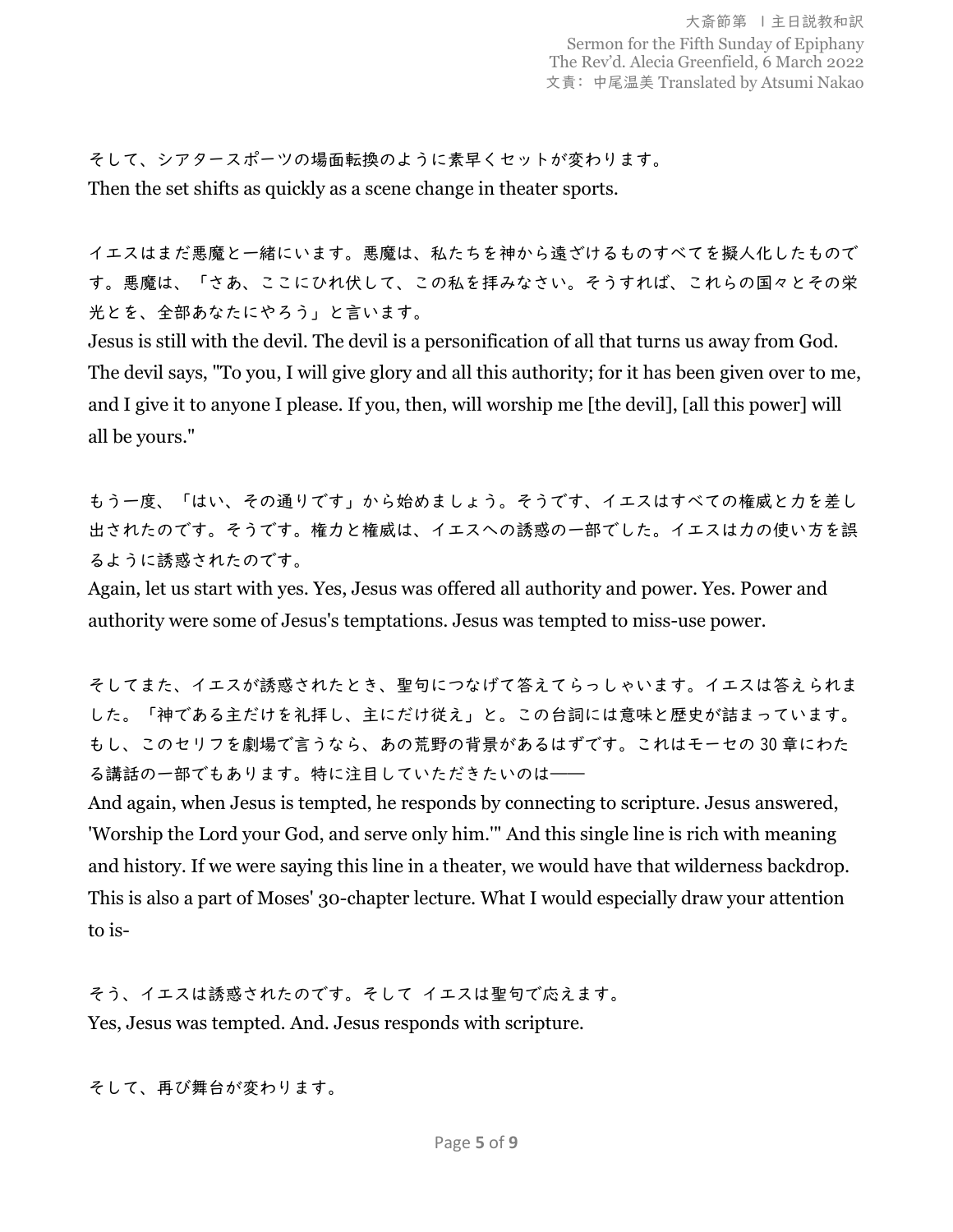この次の場面でも、悪魔は私たちを神から遠ざけるものすべてを擬人化した存在です。この場面で悪 魔は、イエスの強さと弱さを知ったのです。イエスは聖句を頼りにされています。さて、第三の誘惑 があります。悪魔はイエスにエルサレムの神殿の頂上から身を投げるように誘います。イエスを誘惑 するために、悪魔は聖句を引用してイエスを説得します。

Then the set shifts again.

In this next scene, the devil is still the personification of all that turns us away from God. In this scene, the devil has learned about the strength and weakness of Jesus. Jesus relies on scripture. Now there is a third temptation. The devil invites Jesus to throw himself down from the top of the temple in Jerusalem. To tempt Jesus, the devil quotes scripture to convince him.

やっぱりです。

もう一度言います。

悪魔は聖句を引用します。悪魔は詩篇 91 篇を引用する。闇と悪の力、誘惑の力が聖句を引用するこ とは可能なのです。神の言葉を学び、瞑想する方法はたくさんあると言いました。私たちは、どのよ うに学ぶかに注意を払う必要があります。

Yipes.

Let me say that again.

The devil quotes scripture. The devil quotes Psalm 91. It is possible for the forces of darkness and evil, the forces of temptation to quote scripture. Remember how I told you there are many ways to study and meditate on the word of God. We need to pay attention to how we study.

このことは、今日の私たちにとって驚くことではないのでしょう。

私たちは、聖書がねじ曲げられることを知っています。

聖書は、私たちを誘惑して、神の国への道から背反させるために使われるのです。

This is probably not a surprise to us today.

We know that scripture can be twisted.

Scripture is used to tempt us away from the path to God's kingdom.

例えば、魔女狩りや異端審問の暴力を正当化するために、聖なる言葉が使われました。聖なる言葉は キリスト教徒をユダヤ人に対する暴力へと誘惑しました。

For example, holy words were used to justify the violence of witch hunts and the Inquisition. Sacred words tempted Christians to violence against Jewish people.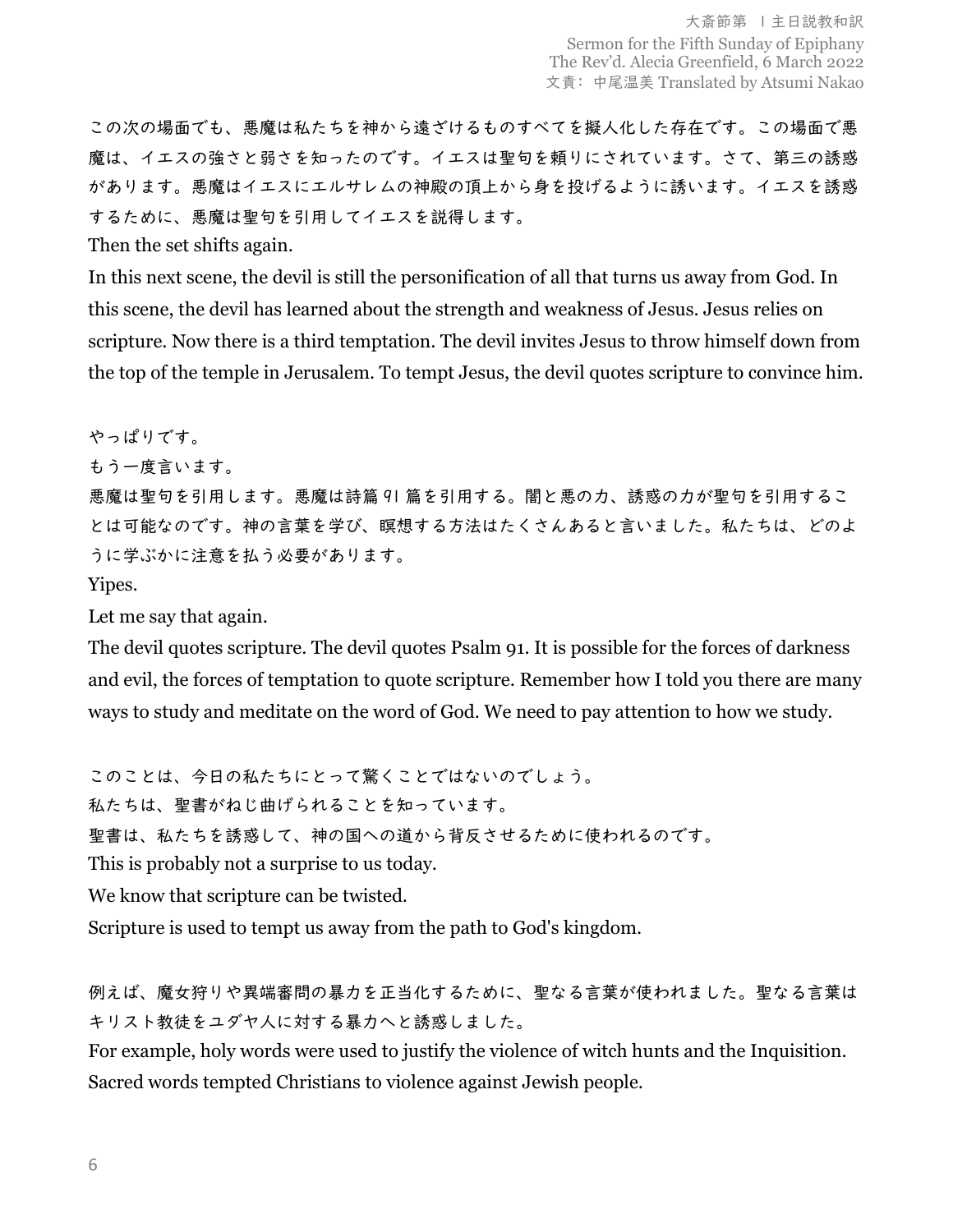ここ数カ月、私たちは、私たち全員の安全を守ることを目的とした規制に抗議する人々が集まってい るのを目の当たりにしました。バンクーバーの街角で、「神は私の盾」と叫ぶ看板を見たとき、娘は 私に向かい、「(神が)盾になっている気がしない」と言いました。このような抗議活動の近くで は、娘も私も安全だとは思えませんでした。その聖句は、他の人々を傷つけるように解釈されたので す。

In the last few months, we have watched people gather to protest regulations intended to keep us all safe. On Vancouver streets, when my daughter and I saw signs screaming, "God is my shield," she turned to me and said that she did not feel shielded. She did not feel safe near these protests and neither did I. That scripture studied in that way hurt other people.

イエス・アンド

私たちがどのように聖句を学んでいるかに気づくことが課題です。多くの聖句が歪められることを知 りながら。私はイエスに従い、導きと慰めのために再び聖句に目を向けます。イエスは最も偉大な戒 律が何であるかを教えておられます。イエスは、最大の戒めは、心と精神と力を尽くして私たちの神 である主を愛し、隣人を自分自身のように愛することであると仰っています。

Yes and

The challenge is to notice how we study scripture. Knowing, as we do that so many passages can be twisted. I follow Jesus and turn again to scripture for guidance and comfort. Jesus tells us what the greatest commandment is. Jesus says the greatest commandment is to love the Lord our God with all our heart and soul and strength and to love our neighbor as ourselves.

この大斎節、おそらく神の言葉を学んでいるとき、私たちはお腹が空いたときに聖句を使っておなか を満たさせようとする誘惑に駆られるでしょう。私たちは確認する必要があります。これは愛なので しょうか。「人はパンだけで生きているのではない」と書いてあるからです。

This Lent, when we are studying the word of God perhaps, we will be tempted to use scripture to feed us when we are hungry. We need to check. Is this loving? Because it is written, 'One does not live by bread alone.'"

私たちを権威と力で満たす聖句があります。私たちが栄光と権威に誘惑されたとき、確認する必要が あります。これは愛なのでしょうか?「神である主だけを礼拝し、主にだけ従え」と書かれているか らです。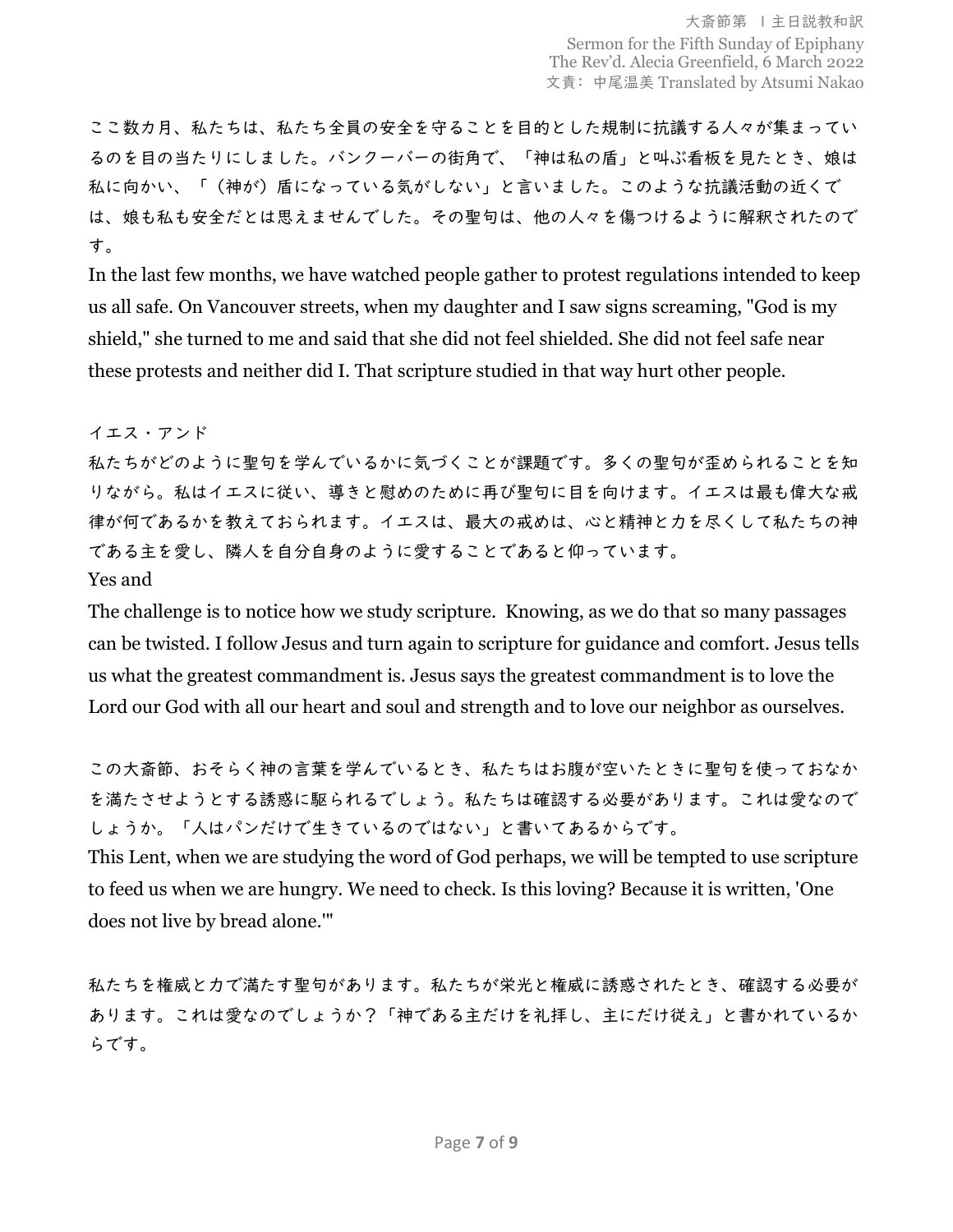There are scripture passages that fill us with authority and power. When we are tempted to glory and authority, we need to check. Is this loving? Because it is written, 'Worship the Lord your God, and serve only God.'"

私たちが、神の奇跡的な力で救われた話を読み、神の私たちへのサポートを示すために、危険を冒す 誘惑に駆られるとき。私たちは確認する必要があります。それは愛なのでしょうか?イエスは、「あ なたの神である主を、試みてはならない」と言われています。

When we read stories of God's miraculous powers to save and are tempted to take risks, to show God's support for us. We need to check. Is that loving? Jesus says, "Do not put the Lord your God to the test.'

というわけで、結論を言うと、 And so in conclusion.

四旬節に入りました。霊的な修行と内省の季節です。私たちが聖句をどのように学ぶかを含め、世の 中でどのように行動するかに注意を払う学びの教会暦です。 ぜひ私がシアタースポーツで学んだ教 訓を、聖書をより良く理解するために取り入れてください。

Here we are in Lent. A season of spiritual practice and reflection. A season of lessons where we pay attention to how we act in the world including how we study scripture. I invite us take a lesson I learned in theater sports to better understand scripture.

皆さんのために舞台を用意しましょう。そうです、私たちは誘惑に満ちた世界に生きているのです。 Let me set the scene for you. **Yes** we live in a world with temptations.

その誘惑の一つは、聖句を利用し、乱用することです。自分が聞きたいことを引き出すような方法で 聖句を読む誘惑があるのです。そうです、これは現実であり、常に行われてきたのです。 One of the temptations is to use and abuse scripture. There is a temptation to read scripture in a way that tells us what we want to hear. Yes, this is true and always has been.

問題は、「さて、どうするか」です。この誘惑に直面したとき、イエスは最初の、そして偉大な戒律 として、心と精神と力を尽くしてわたしたちの神である主を愛し、隣人を自分自身のように愛するこ とを教えています。そして、この言葉を中心に据えて読み、学ぶことが課題なのです。